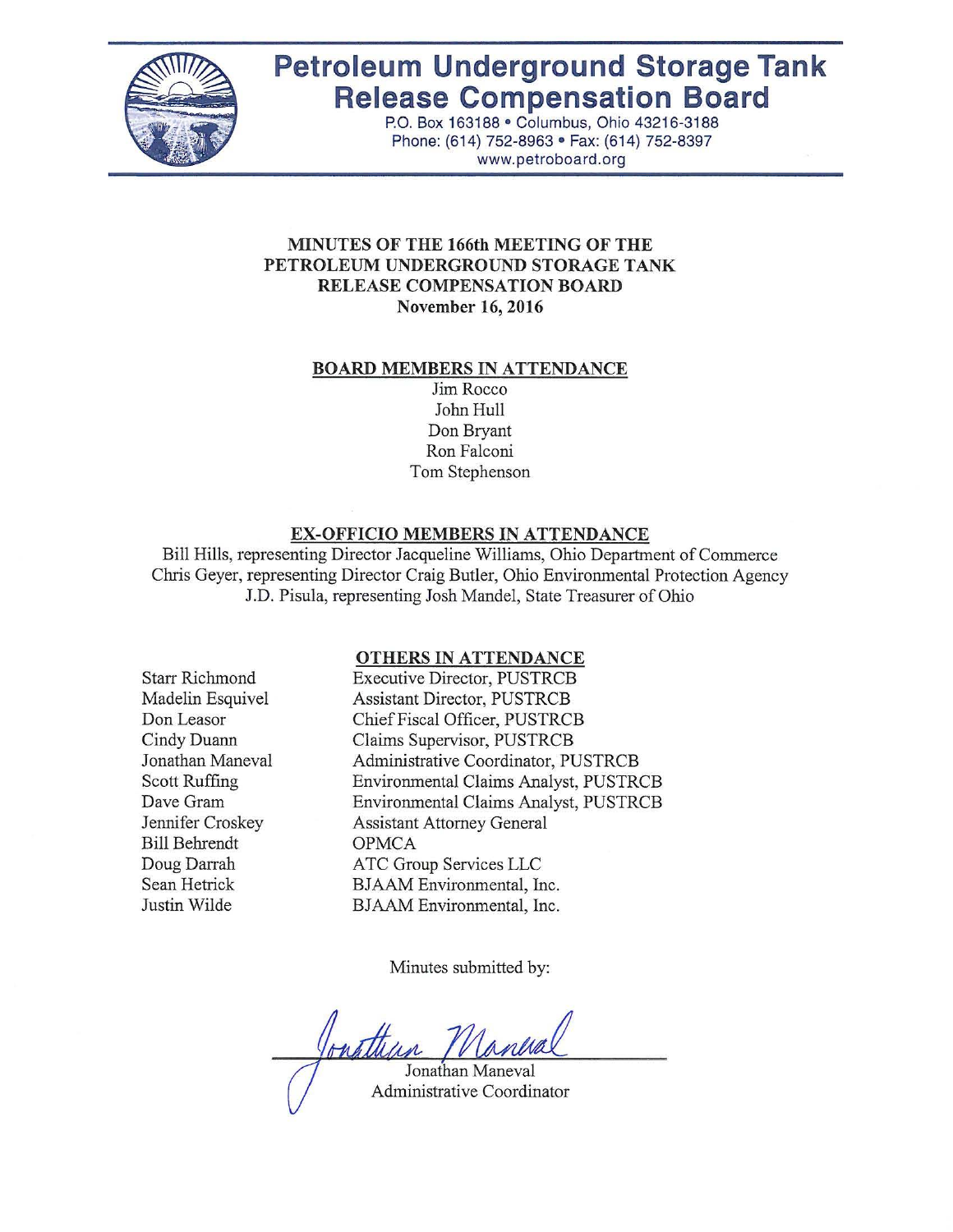# **Call to Order:**

Chairman Rocco convened the one hundred sixty-sixth meeting of the Petroleum Underground Storage Tank Release Compensation Board on Wednesday, November 16, 2016.

The following members were in attendance: Jim Rocco; John Hull; Don Bryant; Ron Falconi; Tom Stephenson; Bill Hills, representing Director Jacqueline Williams, Ohio Department of Commerce; Chris Geyer, representing Director Craig Butler, Ohio Environmental Protection Agency; and J.D. Pisula, representing Josh Mandel, State Treasurer of Ohio.

The following member was not in attendance: Scott Fleming.

# **Minutes:**

Chairman Rocco asked if there were any comments or questions regarding the minutes from the September 7, 2016 Board meeting, and there were none. Mayor Falconi moved to approve the minutes. Mr. Bryant seconded. A vote was taken and all members voted in the affirmative. The minutes were approved as presented.

# **BUSTR Report:**

Chairman Rocco called upon Bill Hills, Bureau Chief, to present the Bureau of Underground Storage Tank Regulations' (BUSTR) report.

Mr. Hills reported that intermittent employees had been hired as file room clerks, and a paralegal had also been hired to assist the in-house attorney.

Mr. Hills said 184 petroleum underground storage tank (UST) release sites are being researched through the responsible party search program for this fiscal year. He noted this was a slight decrease from the 200 sites researched in previous years due to grant cuts. The program is used to identify the owners and operators that are responsible for the investigation and cleanup of petroleum releases from UST systems.

Mr. Hills reported that seven grants had been awarded through the Abandoned Gas Station Cleanup Grant Program. He said an additional four to six requests are currently being reviewed. The program is administered by the Ohio Development Services Agency, in partnership with the Ohio EPA and BUSTR, and has \$20 million available to local government entities to be used for the cleanup of abandoned gas station sites.

Mr. Hills reported that BUSTR staff had completed their annual ethics training and the staff is now participating in security awareness training concerning computer use and protection. He said the appropriate personnel will complete their OSHA (Occupational Safety and Health Administration) training in December.

Mr. Hills stated that a second set of draft administrative rule revisions had been posted. He said although public comments were requested by November 11, 2016, additional comments can still be submitted through the State Fire Marshal's website. He said BUSTR personnel are currently reviewing comments submitted by OPMCA (Ohio Petroleum Marketers & Convenience Store Association) and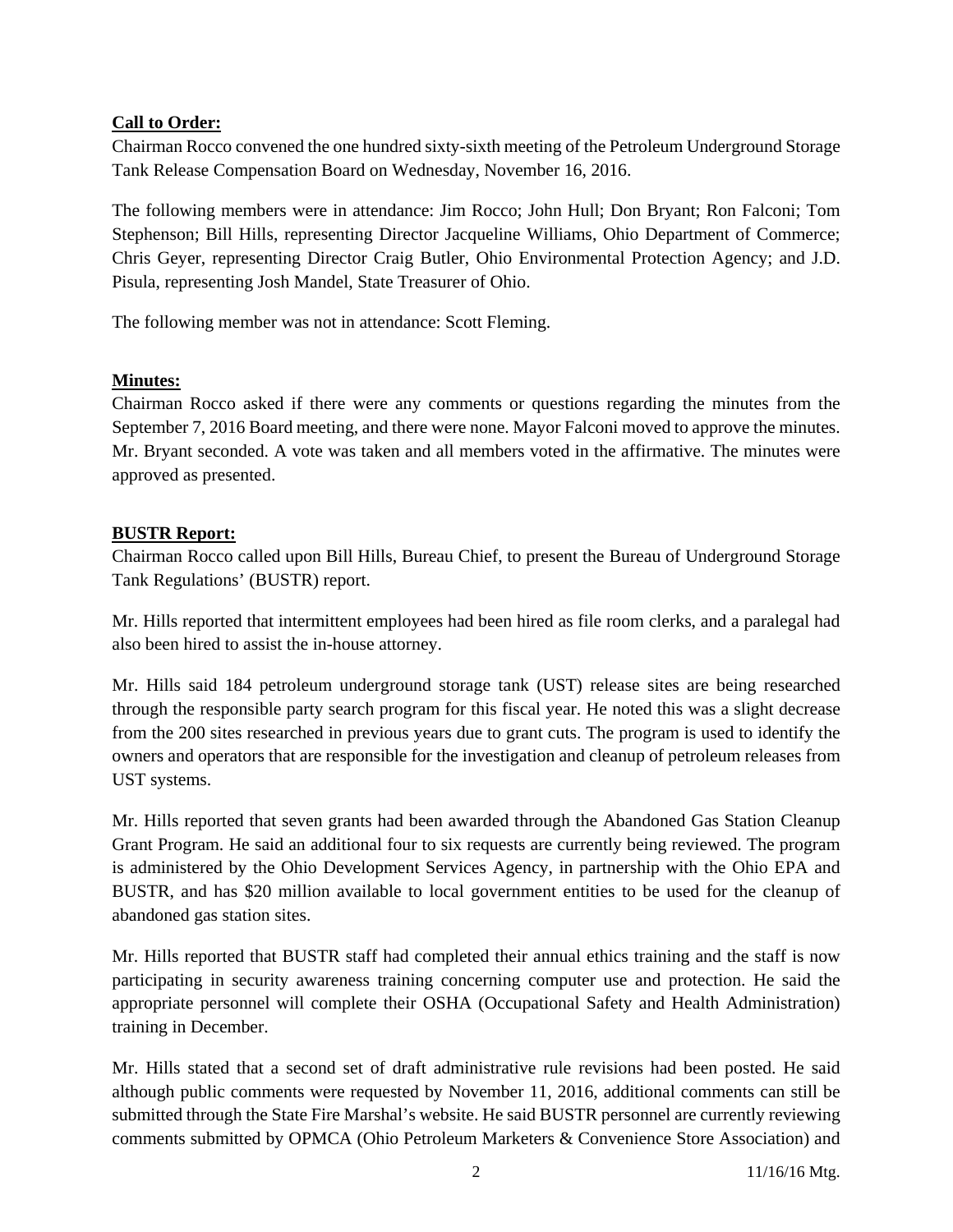he hopes for responses to their comments to be posted by the end of the month. He said BUSTR will arrange to meet with interested parties to address any remaining concerns, and the goal is to file the proposed rule amendments with the CSI (Common Sense Initiative) Office and JCARR (Joint Committee on Agency Rule Review) in January or February of 2017.

Mr. Hills reported for the week ending November 5, 2016, there were 90 new inspections performed for a total of 1,942 inspections for the three-year inspection cycle ending June 30, 2019. He said that three NFAs (no further actions) were generated during the week ending November 5, 2016, for a total of 33 NFAs for the grant cycle ending September 30, 2017.

Mr. Hills stated that, as of November 5, 2016, there were 21,575 registered USTs and 3,642 owners of 7,291 registered facilities.

Chairman Rocco asked whether a municipality could apply for grant money through the Abandoned Gas Station Cleanup Program before taking title to the property and pointed out that government entities may be reluctant to acquire a property and assume its environmental liabilities without knowing whether the grant money will be awarded. Mr. Hills replied that, if the site is classified by BUSTR as "Class C", meaning there is no viable owner able to pay for cleanup costs, they can apply for the grant to clean it up.

# **Financial Reports:**

Chairman Rocco called upon Don Leasor, Chief Fiscal Officer, to present the financial reports.

# *Audit Update*

Mr. Leasor said the auditors from Kennedy Cottrell Richards completed their in-house portion of the audit in October, and the goal was to present the audited financial statements at today's meeting in order to meet the Auditor of State's December 31, 2016 submission deadline. However, due to multiple responsibilities over the past few months, additional time was needed for its preparation. He said a request to extend the filing deadline would be submitted to the Auditor of State. It is expected that the audit will be presented at the January Board meeting and subsequently filed with the Auditor of State.

Mr. Leasor said that, in the event the Auditor of State's Office denies the request for an extension of time to submit the audit, he recommended the Board authorize a member to review the audit on behalf of the Board and approve its filing with the Auditor of State so that it can be submitted by the December 31, 2016 deadline. Chairman Rocco noted this action is simply a formality and likely to be a moot issue since extension requests have been granted in the past. He then asked if a member would agree to review and provide comment on the audit if necessary, and Mr. Geyer volunteered. Chairman Rocco then requested a motion that, in the event the Auditor of State's Office denies a request for an extension of time to submit the audit, the Board authorizes Chris Geyer to review and provide comments on the audit and authorize the audit to be submitted prior to December 31, 2016. Vice-Chairman Hull so moved and Mr. Hills seconded. A vote was taken and all members were in favor. The motion passed.

# *August and September Financials*

Mr. Leasor said the August and September financials were emailed to each member. He asked if there were any questions or concerns regarding these reports, and there were none.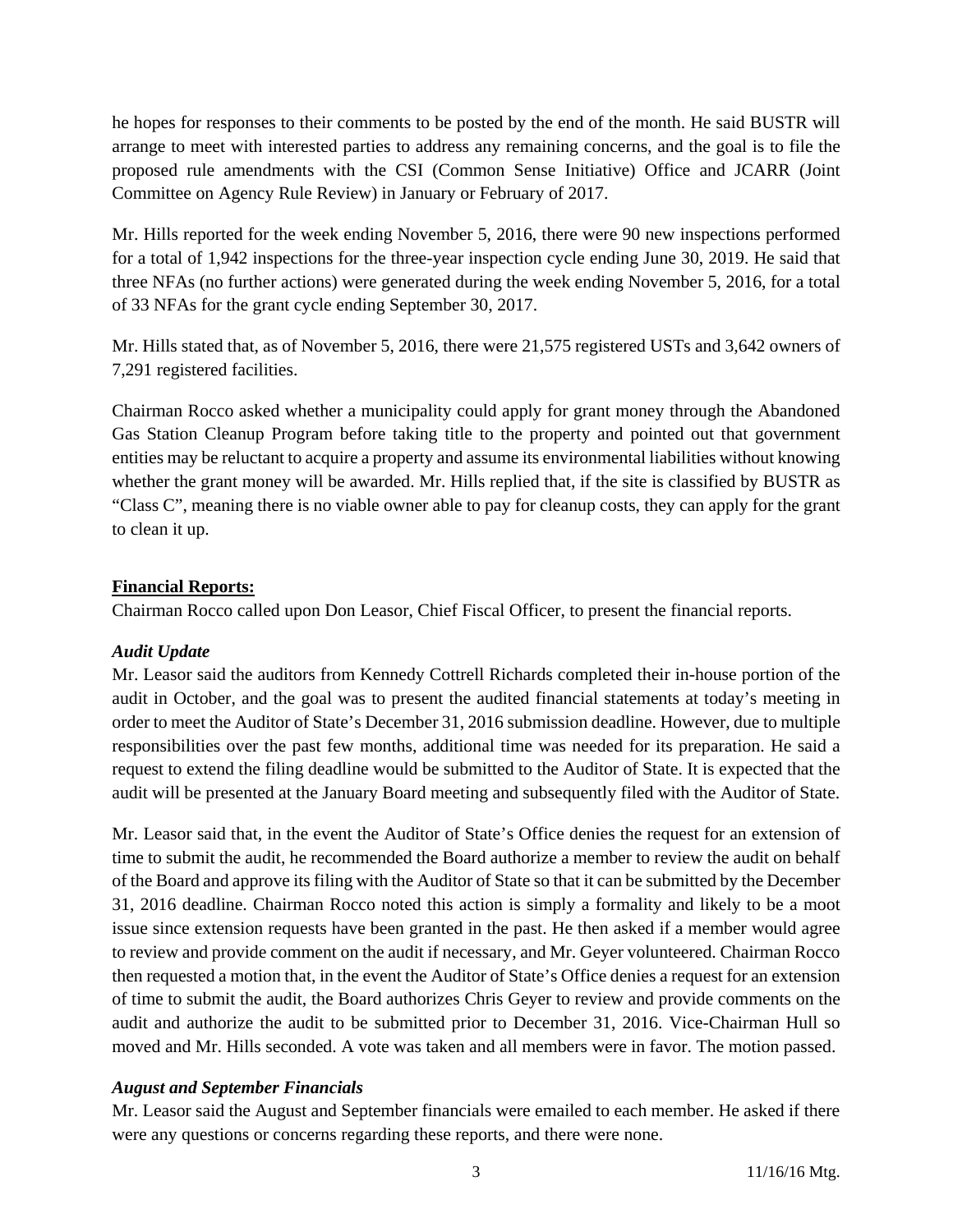Mr. Leasor reported that, as of November 15, 2016, the unobligated account balance is \$26 million. He said this amount includes \$12 million in STAR Ohio (State Treasury Asset Reserve of Ohio) and the \$14 million invested in U.S. treasuries and U.S. agency callable bonds. He said at the June meeting \$9 million was obligated for the payment of claims and the obligated account balance as of November 15, 2016, is \$6.4 million.

Mr. Leasor said tank revenues would be discussed during his presentation of the fee statement statistics report.

Mr. Leasor reported that, as of September 30, 2016, we are one quarter into the fiscal year and expenses should be about 25% of the budgeted amount. He said the claims expense for the month of September was approximately \$539,000, and to date, \$2.6 million has been paid for claims for fiscal year 2017.

Mr. Leasor reported that operating expenses for the month of September were approximately \$124,000. He said a temporary service employee is being used for a special project and the expenses were about 22% of the amount budgeted. He pointed out that expenses for office supplies were 33% of the amount budgeted. He explained that these expenses were above the anticipated amount due to an unusually high volume of records being retrieved and refiled from offsite storage. He noted that these records had been needed for litigation purposes and the costs may be reclassified as a legal and professional expense since they are directly related to litigation. Chairman Rocco asked that the costs be shown in a separate line item under the legal and professional expenses so the Board members will know they are not a typical day-to-day operating expense.

Mr. Leasor said postage expenses were 55% of the amount budgeted. He said this was due to postage fees for the final quarter of fiscal year 2016 being paid in July of fiscal year 2017. He said these charges include fees for the annual fee statement mailing which is sent by certified mail. He noted the employee expenses were about \$6,000 of the \$27,900 budgeted for the fiscal year. He explained that these expenses are for 13 employee parking passes and each pass costs \$145 a month.

Mr. Leasor said all other expenses are where they should be at this time in the fiscal year.

# *Fee Statement Statistics*

Mr. Leasor reported, as of November 15, 2016, the per-tank fees collected were approximately \$9.2 million, which represents 97% of the billed amount. He said between July 1, 2016, and November 15, 2016, a total of \$191,000 was collected for prior years' fees, net of refunds of \$4,300.

Mr. Leasor said for the 2016 program year, 15,500 tanks were billed at the standard deductible (\$55,000) per-tank fee and about 5,600 tanks were billed at the reduced deductible (\$11,000) per-tank fee. He reported, as of November 15, 2016, the fees had been paid at the standard deductible rate for just under 14,700 tanks and at the reduced deductible rate for 5,550 tanks. He said fees for a total of 20,241 tanks had been paid by 3,139 owners. He said this compares to fees being paid for 20,354 tanks by 3,197 owners for the same period of time in the prior year.

Mr. Leasor said for the program year ended June 30, 2016, fees had been paid for a total of 20,712 tanks by 3,249 owners.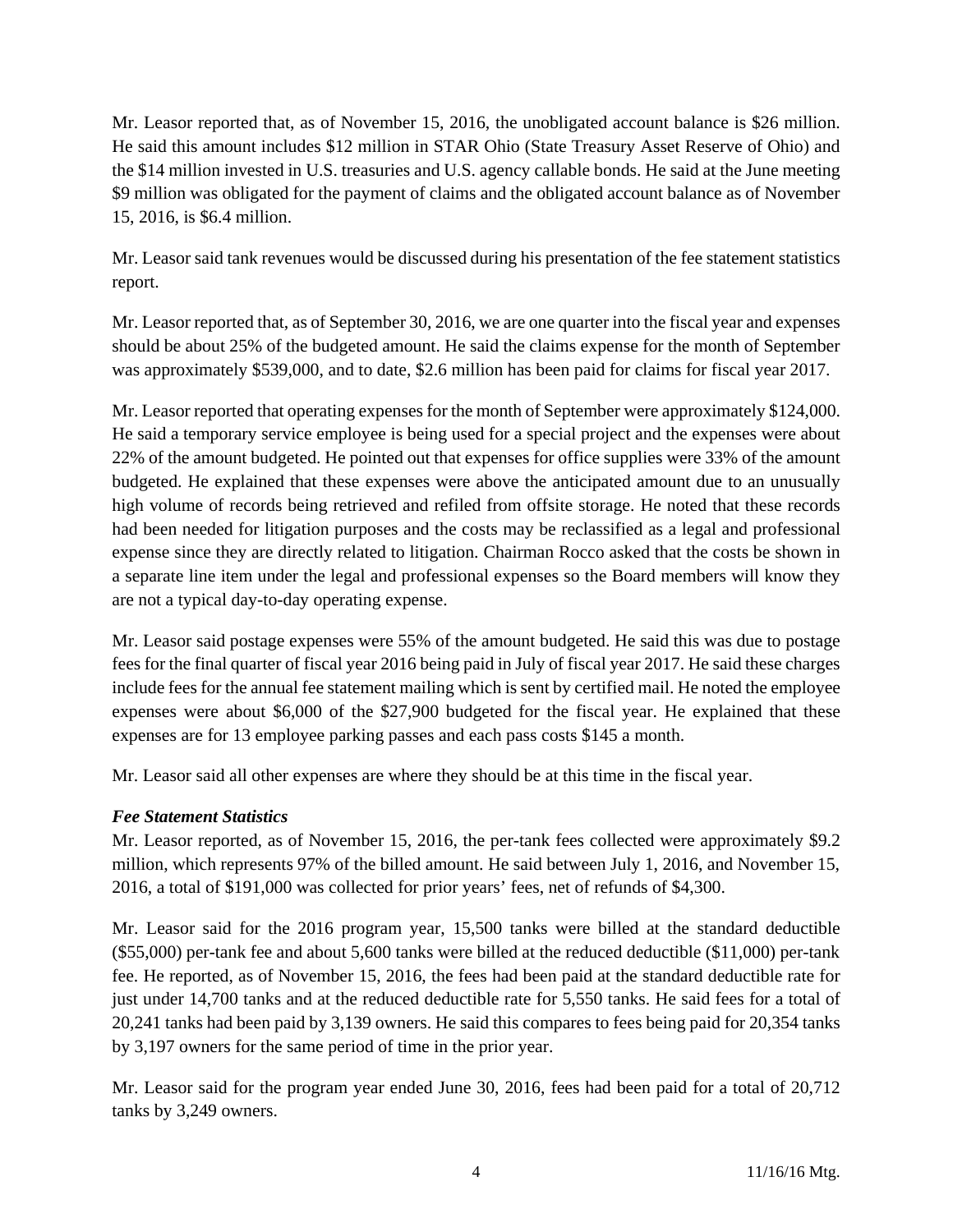Mr. Leasor said the \$9.4 million collected to date represents 100% of the \$9.4 million budgeted for the current 2016 program year. He said similarly, so far for program year 2016, fees had been received for 100% of the 20,200 tanks budgeted.

Chairman Rocco asked whether the six percent of owners that have not paid their fees are currently operating their tanks and whether BUSTR is notified when owners' fees become delinquent. Mr. Leasor explained that the operational status of the unpaid tanks is not known and Executive Director Richmond confirmed that copies of the Orders Pursuant to Law are provided to the State Fire Marshal. Chairman Rocco suggested that perhaps there is a way for the Board's staff to work with BUSTR to identify and address sites where the owners are currently operating their tanks and simply refuse to pay and to also find a resolution for any tanks that are abandoned.

Mr. Hills agreed it would be beneficial for the agencies to work together and said outstanding Fund fees associated with abandoned tanks has become an issue for the Abandoned Gas Station Cleanup Grant Program because applicants are requesting grant monies to pay the outstanding Fund fees. Ms. Richmond said she had discussions with Development Services and BUSTR's legal counsel and believes the issue has been addressed. She explained that any outstanding prior owner fees associated with tanks being removed through the grant program do not need to be paid, because a Certificate of Coverage cannot be issued for abandoned tanks. She pointed out that the owner removing tanks through the grant program would be assessed fees for the period of time they own the tanks, but noted that even these fees could be settled through the appeal process.

# *Historical UST and Owner Statistics*

Mr. Leasor said that, at the previous meeting, statistics concerning the historical number of tanks and the number of tank owners was requested. He said this information was compiled and presented in two graphs and included in the Board members' notebooks. He said the first graph shows the historical number of tanks billed, budgeted and paid by program year, and the second graph shows the number of owners billed and the number of owners paid by program year.

Mr. Leasor pointed out that, in program year 2009, fees were billed for 22,600 tanks and this has decreased annually with 21,179 tanks being billed in program year 2015. He said similarly there has been a downward trend in the number of tank owners.

Chairman Rocco asked why the number of tanks billed is higher than the number of tanks budgeted. Mr. Leasor said for budgeting purposes he looks at historical payment data which shows that fees are typically paid for about 96% of the billed USTs and the budget estimate is built using that percentage. He pointed out that the lines showing the number of tanks for which fees were paid and the number of tanks budgeted match fairly closely but noted that in program year 2015, the number of tanks budgeted was 200 tanks fewer than the number for which fees were actually paid. He said he suspects the number of tanks budgeted for program year 2016 may be similarly under budget.

#### *Pro-Forma Operating Statement*

A Pro-Forma Operating Statement was distributed to the Board members, and Chairman Rocco called upon Mr. Leasor to present it to the Board.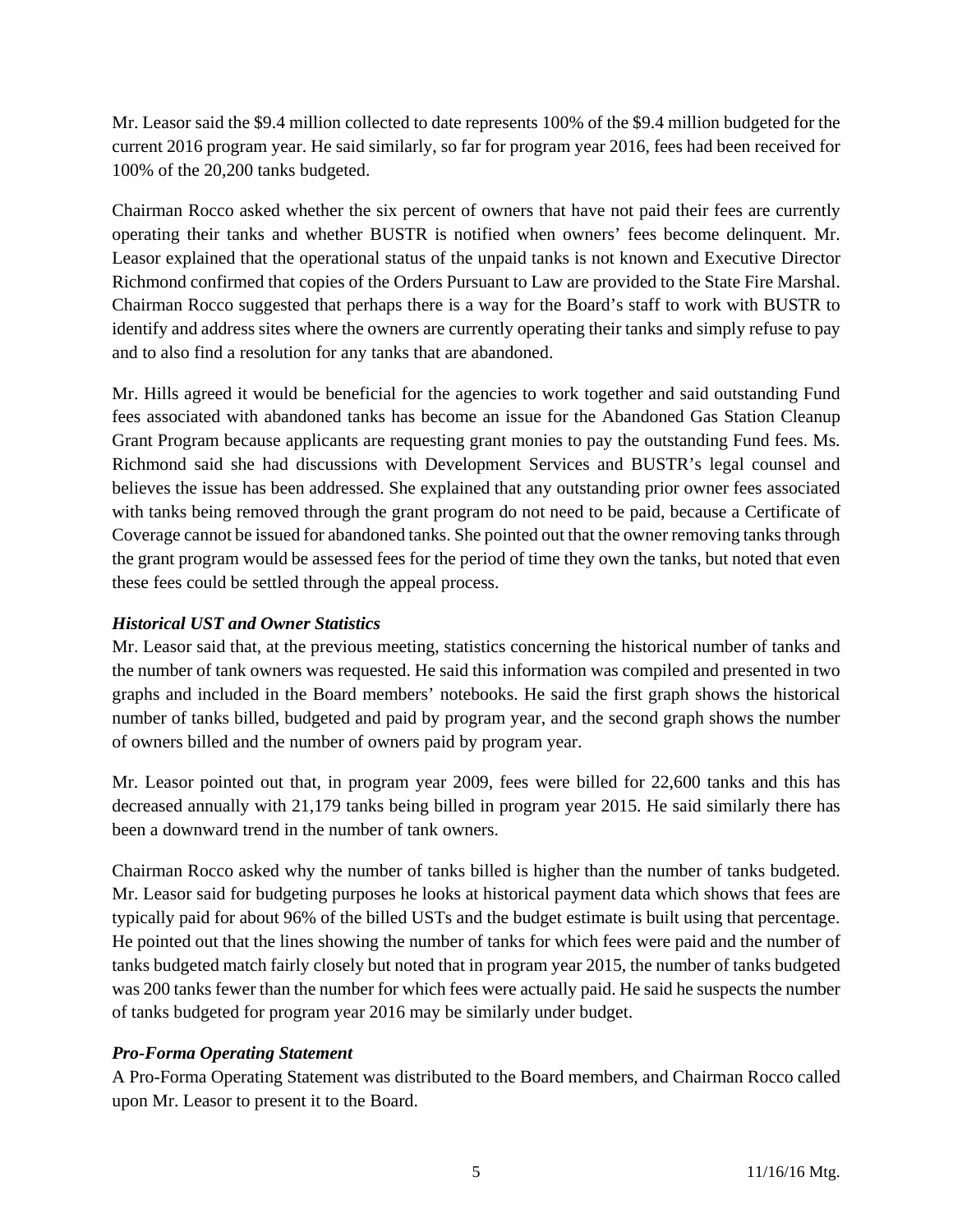Mr. Leasor explained that the statement was prepared assuming there would be no increase or decrease to the annual per-tank fees and other assumptions concerning fee revenue and expense projections through fiscal year 2021.

Mr. Leasor said the most recent analysis performed for the year ending June 30, 2016, estimated the claim liability to be \$35.3 million. He noted this was an increase over the prior year estimate of \$31.6 million. He said the pro-forma financial statement projects an unobligated account ending balance of \$23.4 million and the claim liability will reduce to about \$5.9 million at the end of fiscal year 2021. He pointed out the statement also includes the refunds payable liability. He said the accrued refund liability was \$1.6 million as of June 30, 2016, and the amount of refunds paid is expected to increase with the hiring of a refunds processor.

Mr. Geyer asked why the fiscal year 2017 tank fee revenue is projected to decrease \$700,000 from the 2016 fee revenue. Mr. Leasor explained that the projection assumes that 70% of the program year fees will be collected prior to July, but in 2016, a higher percentage of tank owners paid their fees prior to July 1.

Chairman Rocco said the financial projections show the Fund to be in good shape for the next five years but noted that some unknown variables could impact the estimates including the subrogation litigation with major oil companies as well as an increase in UST system upgrades that may be needed to address compatibility issues with higher blend fuels. Chairman Rocco said the financial projections would be discussed further during his presentation of the finance committee report.

# **Compliance and Fee Assessment Report:**

Chairman Rocco called on Madelin Esquivel, Assistant Director, to present the compliance and fee assessment report.

Ms. Esquivel reported that, since July 1, 2016, refunds totaling \$3,300 had been paid to four owners and a total of \$19,550 was used to offset prior years' outstanding fees. She said the combined amounts total \$22,850, which represents 10% of the \$225,000 refund goal set for the 2016 program year. She said the amount of refunds pending totals \$1,400,405.

Ms. Esquivel said, as of October 31, 2016, a net total of \$56,887 had been collected by the Attorney General's Office and Special Counsel. She said 22 accounts totaling \$129,035 had been certified to the Attorney General's Office for collection since July 1, 2016.

Ms. Esquivel reported, as of November 8, 2016, three Orders Pursuant to Law were under appeal. She said one appeal is in settlement negotiations and two hearings had been scheduled. She said one Determination to Deny a Certificate of Coverage was under appeal and information to support the appeal is expected to be provided.

Ms. Esquivel said that three Ability to Pay Applications are pending review. The Ability to Pay program allows former UST owners experiencing financial difficulty to apply for and receive a determination of their ability to pay delinquent fees.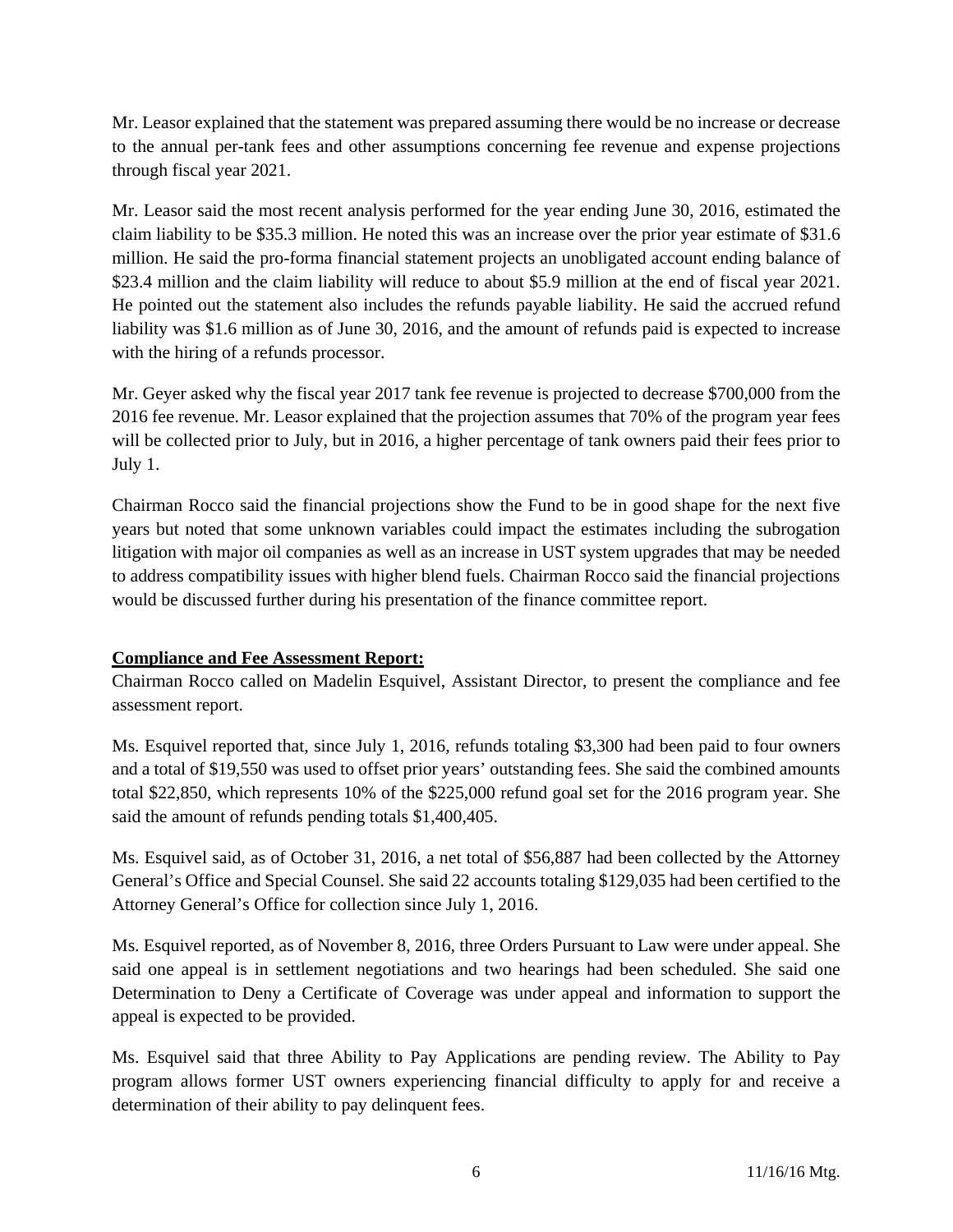Ms. Esquivel reported that Applications for Certificates of Coverage were mailed to 3,418 owners for program year 2016. She said 2,861 Certificates of Coverage had been issued as of November 8, 2016. She said there are 266 Applications for Certificates of Coverage currently in process, 20 unresolved Pending Denials and 11 unresolved Determinations to Deny a Certificate of Coverage.

Ms. Esquivel stated that there are 50 uncashed refund checks that total \$38,897. She said there is \$33,665 in refunds pending for 27 owners from whom more information has been requested.

# **Claims Reports:**

Chairman Rocco called on Cindy Duann, Claims Supervisor, to present the claims reports.

Ms. Duann said, as of November 1, 2016, the total maximum liability of in-house open claims is \$30 million. She said that, using the historical claim payout ratio of 75%, the actual anticipated claim liability of unpaid in-house claims is about \$22.5 million.

Ms. Duann said the staff is currently reviewing and settling claims received in the month of June and in general, claims are being reviewed within five months of being received. She said there are currently approximately 300 above deductible claims that can be processed by the staff.

Ms. Duann reported that, as of November 1, 2016, there were 18 claim settlement determinations under appeal. She said eight of the appellants have provided additional information and this information is under review. She said that, for six of the appeals, responses were issued concerning the additional information provided, and we are awaiting notification from these appellants about how they wish to proceed. She said no supportive information has been received for the three remaining settlement appeals.

Ms. Duann reported that, during the last four months, an average of 57 claims per month were received, and the staff settled an average of 61 claims per month. She said that, before the end of the year, several below deductible claims submitted for sites that had been issued an NFA more than a year ago will be closed.

Ms. Duann said that, for the last four months, the average claim payout ratio was about 74.4% of the net value, and the average per claim payout was about \$9,300. She said the average of claimed costs that were disallowed was 20.2% of the face value. She said these numbers are consistent with the last few years' statistics.

Ms. Duann stated that, during the last four months, 23 eligibility applications were received and 25 eligibility determinations were issued. She said 14 applications were approved, one was denied due to late filing, and the remaining ten were denied due to no release being demonstrated or no corrective action work being required by BUSTR. She said, as of November 1, 2016, a total of 25 eligibility applications were pending review, and five determinations to deny eligibility were under appeal. She said information has been received for one appeal and it is under review. She said information to support the remaining four appeals is expected.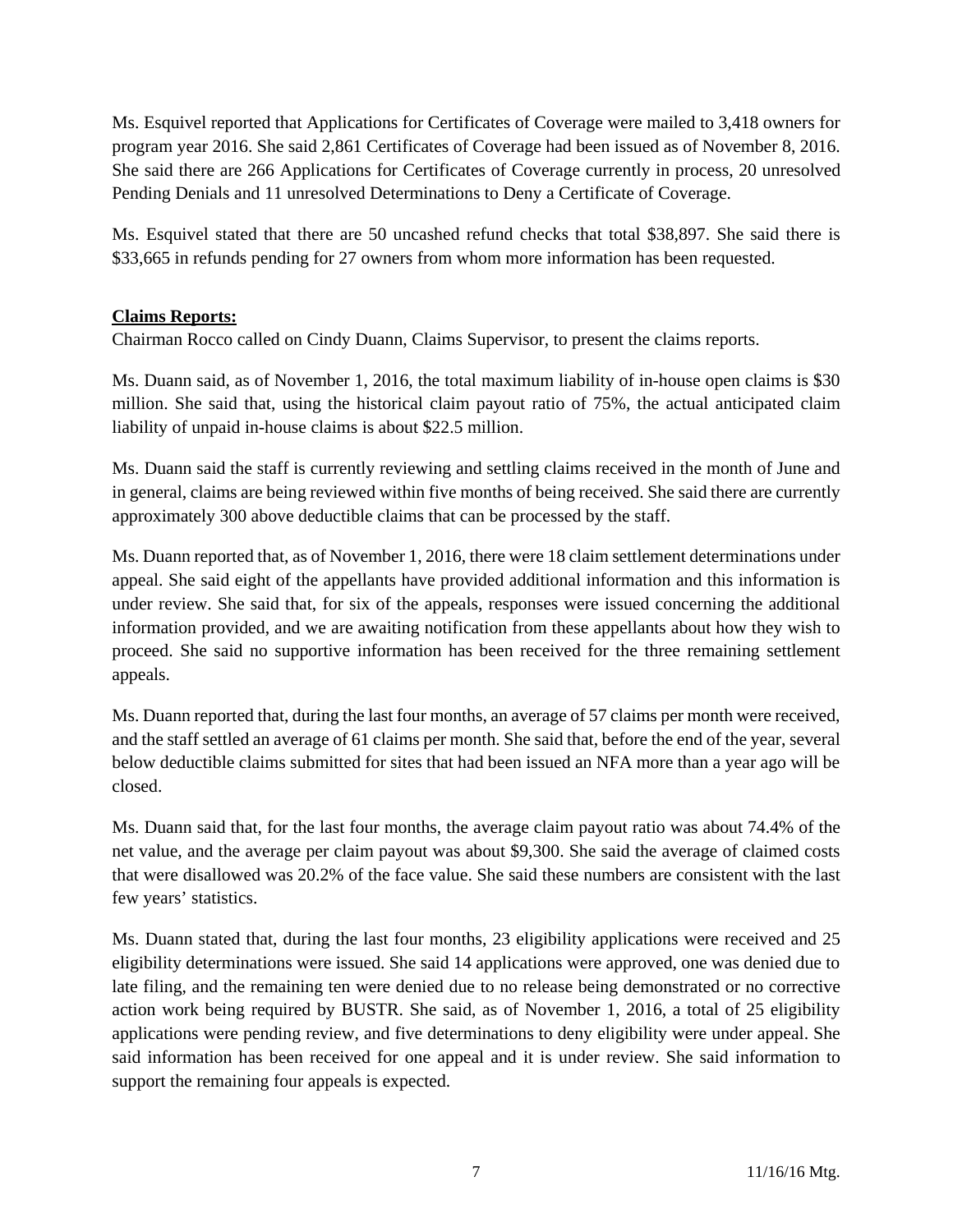Ms. Duann reported that 41 cost pre-approval requests had been received in the months of July through October and 48 cost pre-approval notifications were issued. She said, as of November 1, 2016, a total of 28 requests for cost-pre-approval were pending review.

# **Finance Committee Report:**

Chairman Rocco said that prior to the Board meeting the Finance Committee met to review the Fund's five-year financial projections and to discuss the annual per-tank fee and deductible amounts for the upcoming program year. He said that, as a result of these discussions, the committee recommended to the Board that no change to the per-tank fee or deductible amounts be implemented for the upcoming fiscal year.

Chairman Rocco asked if there were any questions or comments, and there were none. He then requested a motion to make no changes to the annual fees. Vice-Chairman Hull so moved and Mayor Falconi seconded. A vote was taken and all members voted in the affirmative. The motion passed.

Director Richmond noted that the Board must also formally take action to make no changes to the deductible amounts and Chairman Rocco requested a motion to adopt the recommendation of the Finance Committee to make no changes to the per-tank fees or deductible amounts for program year 2017. Vice-Chairman Hull so moved and Mr. Bryant seconded. A vote was taken and all members voted in the affirmative. The motion passed.

Chairman Rocco said the committee reviewed the Board's investment and collection policies and is recommending no changes to either policy.

#### **Unfinished Business:**

#### *Suspending Claims Review*

Chairman Rocco called upon Starr Richmond, Executive Director, to discuss the suspension of review and settlement of claims.

Ms. Richmond explained that in June 2016, OPMCA (Ohio Petroleum Marketers & Convenience Store Association) submitted a letter to the Board concerning the January 2015 decision to suspend the review and settlement of claim reimbursement applications when the Board has filed a complaint in litigation against a responsible party. She said at the September meeting, Jennifer Rhoads, OPMCA's President and CEO, came before the Board and discussed how the decision was impacting its membership.

Ms. Richmond said that a responsive letter had been issued to OPMCA and a copy of this letter was included in the Board members' notebooks. She said the letter included relevant excerpts of Board meeting minutes and explained that the Board extensively discussed the concerns raised by OPMCA. She said the letter states that the Board would continue to monitor the situation and also reminded OPMCA's membership that claim reimbursement applications must still be timely filed in order to be considered for reimbursement once the suspension is lifted.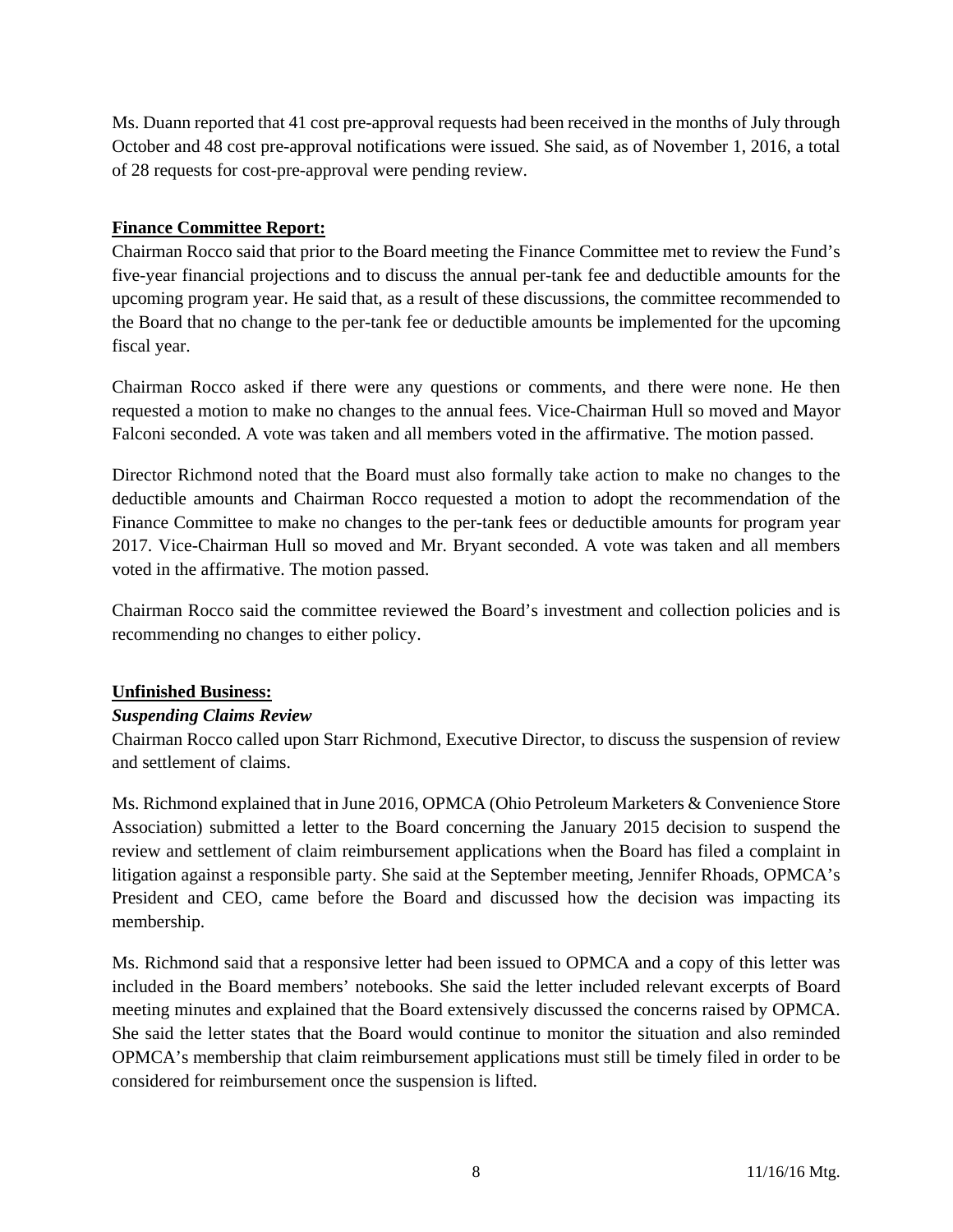Vice-Chairman Hull stated that, if a party being impacted by the decision brings a solution to the Board that addresses all of the Board members' concerns, such a solution would be open for discussion. Mr. Geyer asked whether the waiver of the voluntary payment defense discussed at the January 2015 meeting is still a viable option that would allow for claims to be paid. Vice-Chairman Hull said it is an option, but it is incumbent upon the party wanting to waive its voluntary payment defense to investigate the issues involved and put forth a formal proposal that the Board can consider and act upon.

# *Office Lease*

Chairman Rocco said the Board's current lease agreement expires in June 2017 and there are no renewal options for the lease. He said the LeVeque's owners have proposed a new rental rate of \$17.50 per square foot for the current space and noted that this is a significant increase over the current rate of \$13.67 a square foot. He said at the last meeting the Board asked the staff to look into alternative options in both the downtown area as well as locations north of downtown. He then called upon Ms. Richmond to present the information that had been collected.

Ms. Richmond directed the members to a listing of locations that she and Ms. Esquivel had found through internet searches, commercial real estate agents and the Real Estate Services section of DAS (Department of Administrative Services). She cautioned that the rates presented might not be the full service cost of a lease. She said when comparing the rate proposed by the LeVeque to other downtown locations it seems to be competitive. She noted the major problem for all locations in the downtown area is that parking has become limited. She said that, for some buildings, the parking is inconvenient and some have no parking options available at all.

Ms. Richmond said that, looking outside of the downtown area, the square footage rate drops and noted there are parking lots adjacent to the buildings so there would be no additional parking charges. Chairman Rocco stated that, when the parking costs are added in, the square footage rate at the LeVeque would be over \$20. He commented that, if the Board decides to stay in the downtown area, it doesn't make sense to move to another building.

Mr. Hills noted that the Department of Commerce is relocating some of its divisions to the north side of Columbus and said there may be an ability to move into the same building and negotiate similar terms. Vice-Chairman Hull suggested the contract be negotiated with a six-year commitment and noted the landlord may be willing to assume some of the relocation or buildout costs if the commitment is longer than two years.

Chairman Rocco recommended that an office brokerage professional be brought in to explore leasing options and establish the actual lease costs for the Board to consider at its January meeting. He also asked that an estimate of the relocation expenses be prepared by the staff. After some further discussion, Vice-Chairman Hull made a motion to authorize the Chairman to enter into an agreement with a broker for their services and Mr. Geyer seconded. A vote was taken and all members voted in the affirmative. The motion passed.

#### **New Business:**

*Subrogation – The Hartley Company vs. Jones & Frank*  **Claim # 4882-0013/07/10/14, Facility – Troy Gulf Station**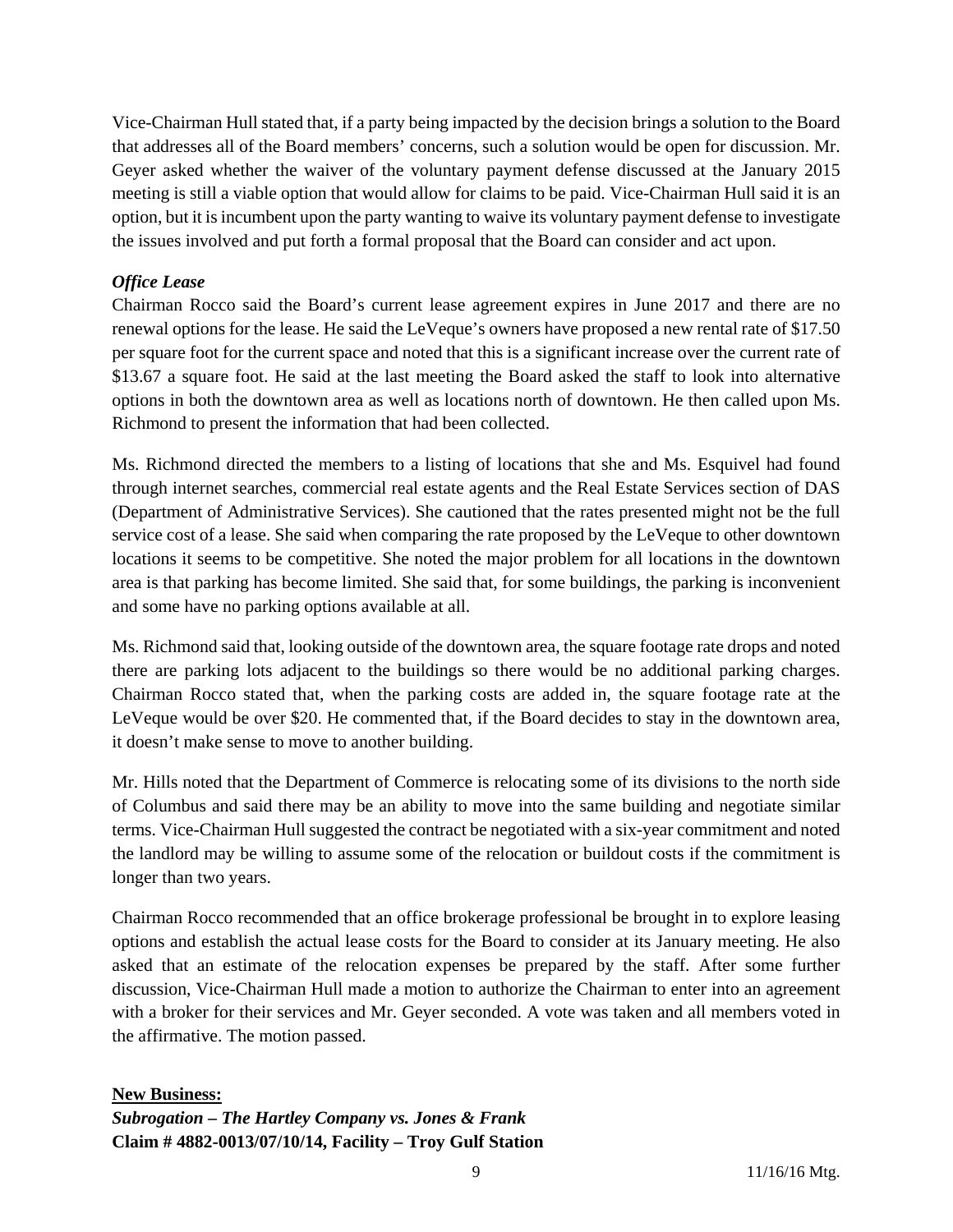Chairman Rocco called upon Jennifer Croskey, Assistant Attorney General, to discuss a subrogation claim.

Ms. Croskey explained that the issue concerns a petroleum release that occurred at a Gulf station in Troy, Ohio, owned by the Hartley Company. She said the release is alleged to have occurred as a result of a faulty equipment repair performed by a UST maintenance company known as Jones & Frank. She said the parties are in litigation in Federal court, and they had been ordered to mediate by the judge in the case. She said because there is a potential settlement in the case, it is recommended that the Board authorize the Chairman to participate in the negotiations in order to assist in the resolution.

Chairman Rocco said there was a substantial product loss and the cleanup costs are estimated to be between \$750,000 and \$1.2 million. He said if Jones & Frank were found to be liable, the Fund would not be expected to pay for the cleanup, and the goal of participating in the discussions is to ensure that the Fund is treated fairly. Mr. Hills asked if the Board is a party in the case and Chairman Rocco said the Board has not intervened to become a party in the case and explained that any negotiation and settlement would only be with the Hartley Company.

Following a brief discussion, Vice-Chairman Hull moved to authorize the Chairman to enter negotiations on behalf of the Board and Mr. Geyer seconded. Chairman Rocco recommended the motion authorize the Chairman and Executive Director in consultation with the Assistant Attorney General to negotiate and enter into a settlement agreement. Vice-Chairman Hull moved to amend his motion as recommended by the Chairman and Mr. Bryant seconded. A vote was taken and all members voted in the affirmative. The amended motion passed.

#### *Hardship Applications*

Chairman Rocco called upon Ms. Richmond to present the hardship applications.

Ms. Richmond stated that the Board's rule 3737-1-08 provides for an owner experiencing financial hardship to apply for hardship status with the Fund. She said granting hardship status allows for the acceleration of the review of the claims submitted by the owner. Ms. Richmond noted that granting hardship status does not increase the amount of reimbursement to the tank owner. She stated that accelerating the review of the claim reduces the financial burden the owner would experience if the claims were reviewed and settled in the normal course of business. She said, once granted, the hardship status remains in effect for a one-year period and, at that time, the owner may reapply for hardship status.

Ms. Richmond stated that, in determining hardship status, the application and a minimum of two years of income tax records are reviewed. She said, in addition, a U.S. Environmental Protection Agency (U.S. EPA) financial capacity test is used to evaluate the owner's cash flow and determine whether the owner is able to carry debt, in which case, the owner could finance the costs of corrective actions over time.

#### **Claim # 4808-0001/02/02/90, Owner – Harold Saurers d/b/a Rod Kick Marathon**

Ms. Richmond stated that Harold Saurers is the responsible person for a 1990 release at 1020 ½ Spruce Street in Wooster, Ohio. She said this is his fifth request for hardship status and, to date, the Fund has reimbursed \$109,000 for corrective actions for this release.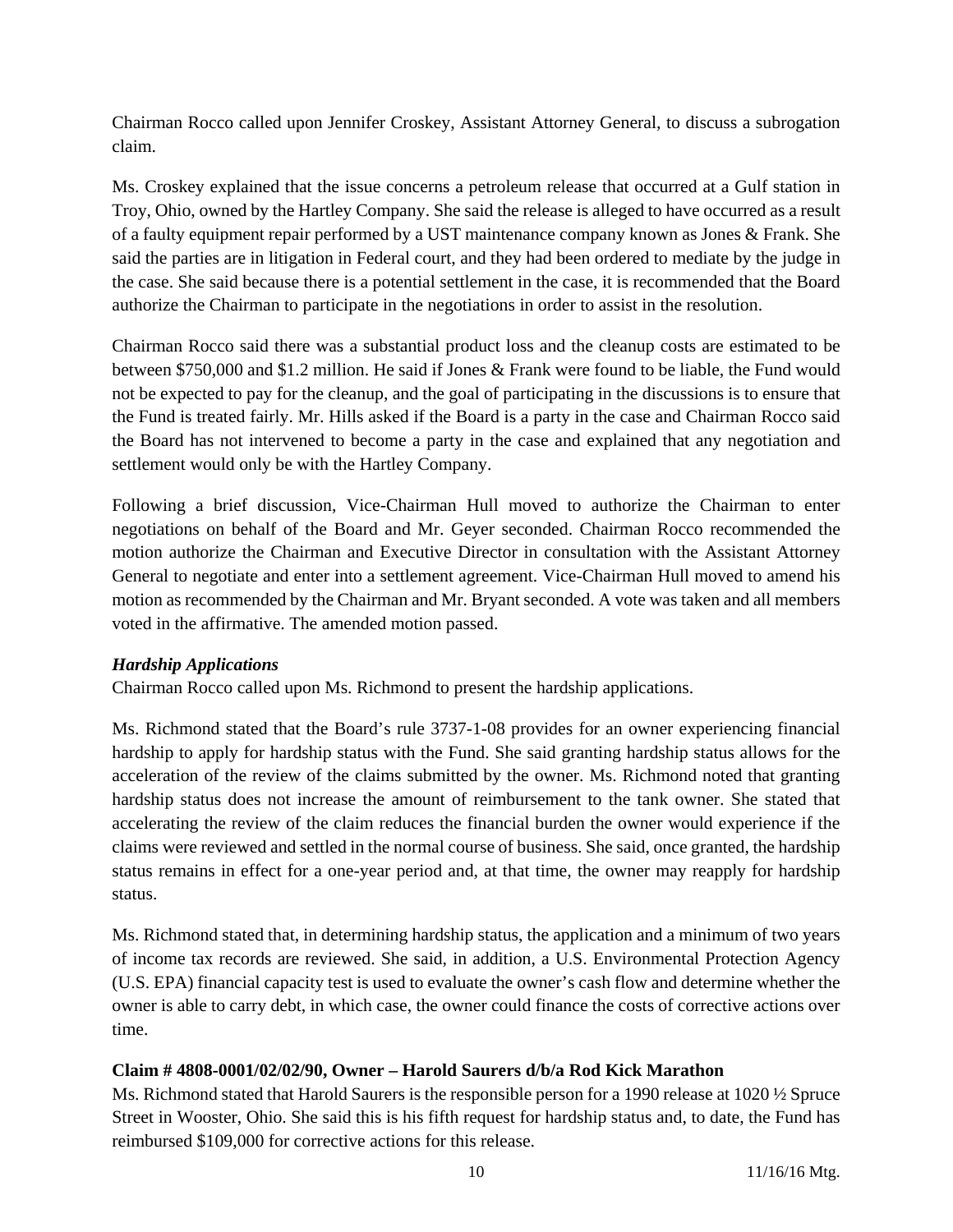Ms. Richmond said there are currently two unsettled claims in-house totaling \$23,600 and the estimated corrective action costs for the next year are \$135,000.

Ms. Richmond said that, based on the information provided in the application, Mr. Saurers' annual household expenses exceed his annual income by \$27,000, which is from a fixed annuity and social security benefits. She said he is the sole shareholder in a corporation, Wooster Ignition; however, the corporation has operated at a slight loss in recent years.

Ms. Richmond said that, based on the U.S. EPA financial capacity test, it is highly unlikely that Mr. Saurers has the ability to afford the corrective action costs anticipated to be incurred in the next 12 months.

Ms. Richmond recommended the Board approve the application and grant hardship status to Mr. Saurers. Vice-Chairman Hull so moved and Mr. Bryant seconded. A vote was taken and all members voted in the affirmative. The motion passed.

#### **Claim # 10574-0001/05/28/15, Owner – Thomas Brewster**

Ms. Richmond said Thomas Brewster is the responsible person for a 2015 release that occurred at 1937 Tennyson Road in Piketon, Ohio, and the release was discovered during the removal and replacement of USTs at the facility. She said this is his second request for hardship status and, to date, the Fund has reimbursed about \$11,000 for corrective actions for this release.

Ms. Richmond said there is currently one unsettled claim in-house totaling \$10,800 and the cost of corrective action work expected to be conducted over the next 12 months is estimated to be \$25,000.

Ms. Richmond pointed out that the amounts listed under item #15 of the application as businesses that owe Mr. Brewster more than \$500 should be listed as debt under item #14 of the application. She noted the properties listed on the application include two farms with survivorship deeds that are now operated by his sons, and he receives no income from these properties. She said the other properties are adjacent to the facility and include a restaurant, which closed over a decade ago, and a storage facility from which he receives \$2,400 annually in rent.

Ms. Richmond stated that Mr. Brewster owns and operates the convenience store with annual sales of \$2 million, and his net income from the convenience store and his social security benefits totals \$46,000 annually, which exceeds his household living expenses. She said that, according to the application Mr. Brewster has a total of \$105,000 in two checking accounts.

Ms. Richmond said a claim for which hardship has been granted is generally reviewed within 30 days; however, it could take up to 90 days to review those claims. She noted that claims without hardship status are currently being processed within five months of receipt. She recommended, given Mr. Brewster's current liquid assets, net worth, and gross business income as well as the current claims processing time, that the Board deny Mr. Brewster's application for hardship status.

Chairman Rocco asked whether Mr. Brewster had previously been granted hardship status and Ms. Richmond stated that he had been granted hardship status once before. Vice-Chairman Hull asked if the U.S. EPA model indicates he can afford the corrective actions, and Ms. Richmond confirmed that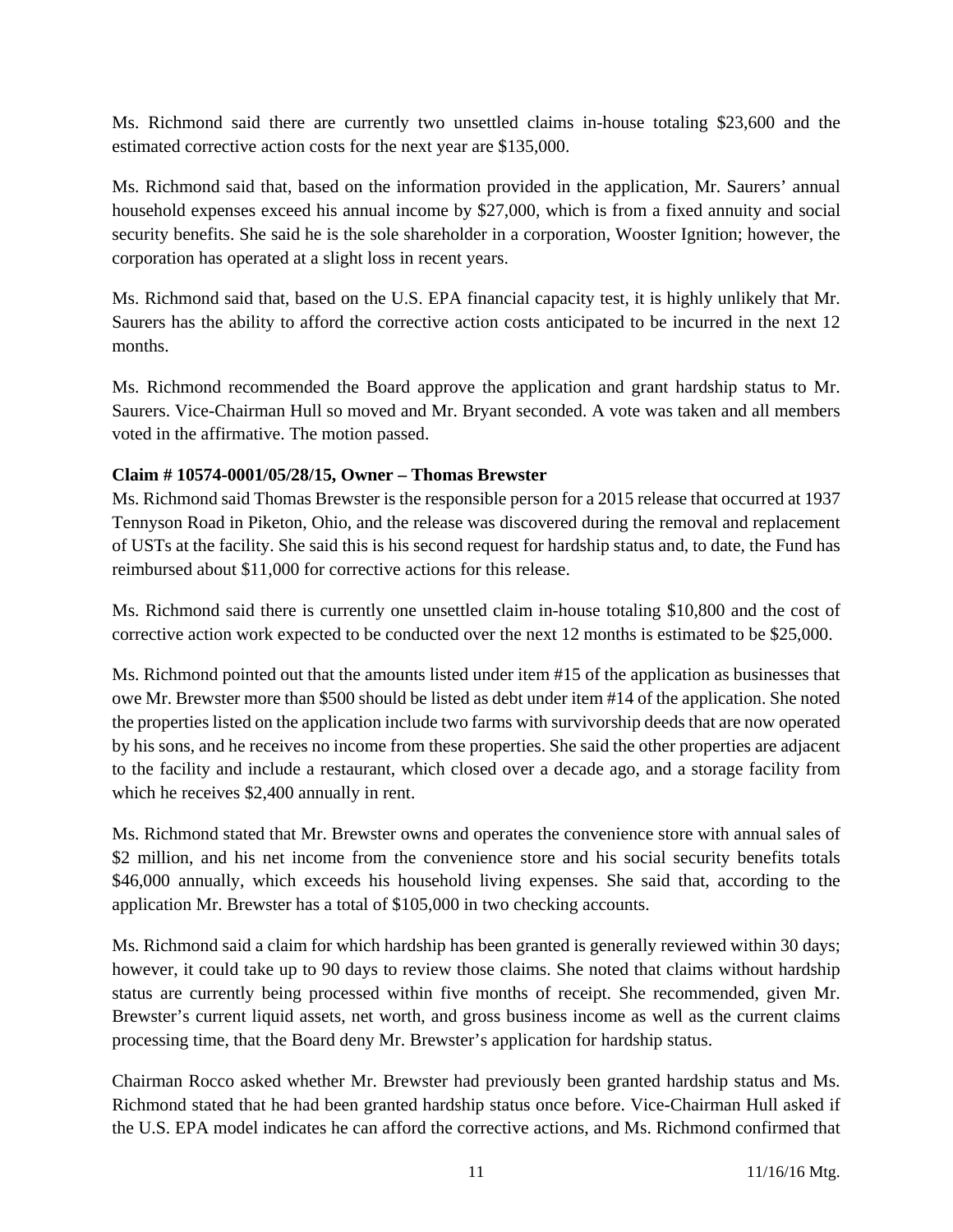the financial test indicates Mr. Brewster is in a financial position where he could afford the corrective action costs to be incurred within the next 12 months.

Vice-Chairman Hull, acknowledging the current claims processing time and the results of the financial capacity test, made a motion to accept the recommendation of the Executive Director. Mr. Stephenson seconded and a vote was taken to deny hardship status. All members voted in the affirmative. The motion passed.

### **Claim # 19104-0001/10/30/14, Owner – American United Oil Inc.**

Ms. Richmond said American United Oil Inc. is the responsible party for a 2014 release that occurred at 342 East Main Street in Ashland, Ohio. She said, as an owner of 50% of American United Oil Inc., Steve Najar is requesting the Board grant hardship status to American United Oil Inc. She said this is the second request for hardship status, and, to date, the Fund has reimbursed \$202,000 for corrective actions for this release.

Ms. Richmond said American United Oil Inc. currently has one unsettled claim in-house with a face value of \$14,200 and the estimated corrective action costs for the next year are \$250,000. She said this cost includes the purchase and installation of a DPE (dual phase extraction) remediation system and first year of operation.

Ms. Richmond said the real estate is not reported on the application, but American United Oil does own the facility and has since 2001. She said the tanks were removed and replaced in the summer of 2015. She said the corporation's net income is \$29,000 annually, which is approximately 12% of the anticipated costs for the next year.

Ms. Richmond said that, based on the information provided in the hardship application and IRS tax forms, the U.S. EPA financial model for corporations estimates a less than 50% probability the corporation can afford \$250,000 in corrective action costs.

Ms. Richmond recommended the Board approve the application and grant hardship status to American United Oil Inc. Vice-Chairman Hull so moved and Mr. Geyer seconded. A vote was taken and all members voted in the affirmative. The motion passed.

#### **Claim # 22239-0001/08/03/15, Owner – Harjasneet, LLC**

Ms. Richmond said Harjasneet, LLC is the responsible party for a 2015 release that occurred at 4871 Dixie Highway in Fairfield, Ohio, when a lightning strike hit the tanks and caused them to explode. She said, as a member of the LLC, Harmit Singh is requesting the Board grant hardship status to the LLC. She said this is his second request for hardship status and, to date, the Fund has reimbursed just under \$106,000 for corrective actions for this release.

Ms. Richmond said there is currently one unsettled claim in-house with a face value of \$16,000 and the cost of corrective action work expected to be conducted over the next 12 months is estimated to be \$30,000.

Ms. Richmond noted the application provided no financial information, and in order to provide this information, the income tax records were included in the notebooks. She said the value of the building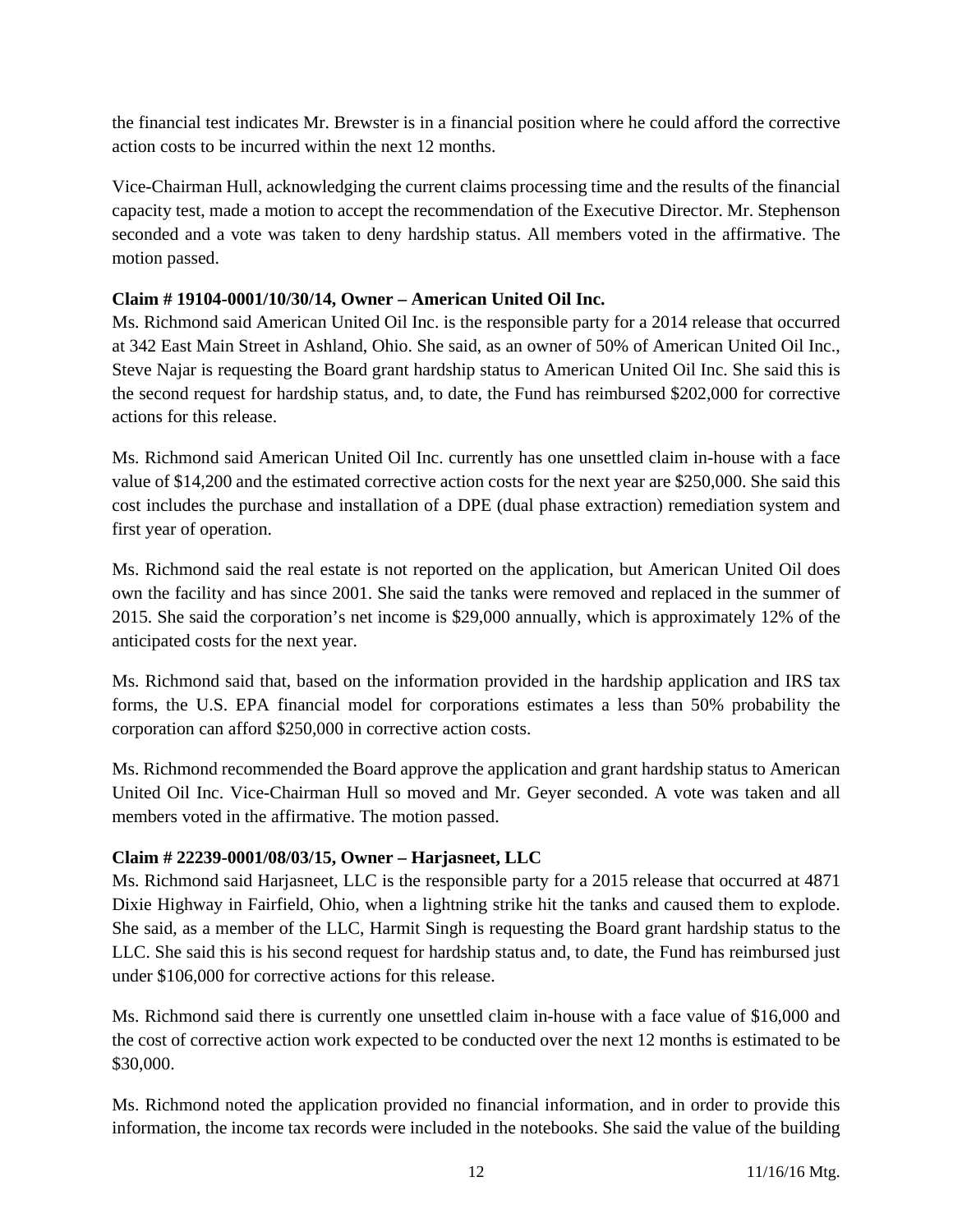and land is \$480,000 and there is a mortgage balance of \$141,000. She said the property is not currently in operation, and the LLC's only source of revenue is \$34,100 in rent paid by the tenant of the facility. She said this revenue is then turned over to pay the mortgage on the property.

Ms. Richmond said that, based upon the information provided in the hardship application, the U.S. EPA financial model for corporations estimates a less than 50% probability that the LLC can afford the \$30,000 in corrective action costs.

Ms. Richmond recommended the Board approve the application and grant hardship status to Harjasneet, LLC. Vice-Chairman Hull so moved and Mr. Pisula seconded. A vote was taken and all members voted in the affirmative. The motion passed.

# **Certificates of Coverage – Ratifications:**

Chairman Rocco called upon Ms. Richmond to present the lists of owners who have either been issued or denied a Certificate of Coverage for ratification by the Board.

Ms. Richmond said the lists behind Tabs 9 and 10 are listings of facilities that, since the September Board meeting, had been issued or denied a program year 2015 or 2016 Certificate of Coverage.

Ms. Richmond said the process used to review the fee applications and issue or deny a Certificate of Coverage includes a review for completeness to determine full payment was received; financial responsibility for the deductible has been demonstrated; and the owner has certified with his signature that he is in compliance with the State Fire Marshal's rules for the operation and maintenance of petroleum underground storage tanks. She said, if these requirements are met and if the tanks existed in previous years, a Certificate for the subject tanks has been issued to the owner in at least one of the prior two years, then a Certificate of Coverage is issued.

Ms. Richmond explained that, if deficiencies or compliance issues are identified, notice is provided to the owner in accordance with the Board's rules. The owner is provided 30 days to respond to the notice with information to correct the deficiency or compliance issue. If correcting information is not received within this time, a determination denying the Certificate of Coverage is issued to the owner.

She said the Board's rules and the Revised Code make provisions for an appeal of the determination. Ms. Richmond said that, throughout this process, the Board's staff works with the owner to correct the fee statement record and, if necessary, refers the owner to BUSTR to correct the registration record.

Ms. Richmond requested the Board ratify her actions with respect to the issuance of the 2015 program year Certificates of Coverage for the 30 facilities included on the list behind Tab 9.

Vice-Chairman Hull moved to ratify the issuance of the 2015 Certificates of Coverage for the facilities listed. Mr. Geyer seconded. A vote was taken and all members were in favor. The motion passed.

Ms. Richmond requested the Board ratify her actions with respect to the denial of the 2015 program year Certificates of Coverage for the 15 facilities included on the list behind the Tab 9 green divider page.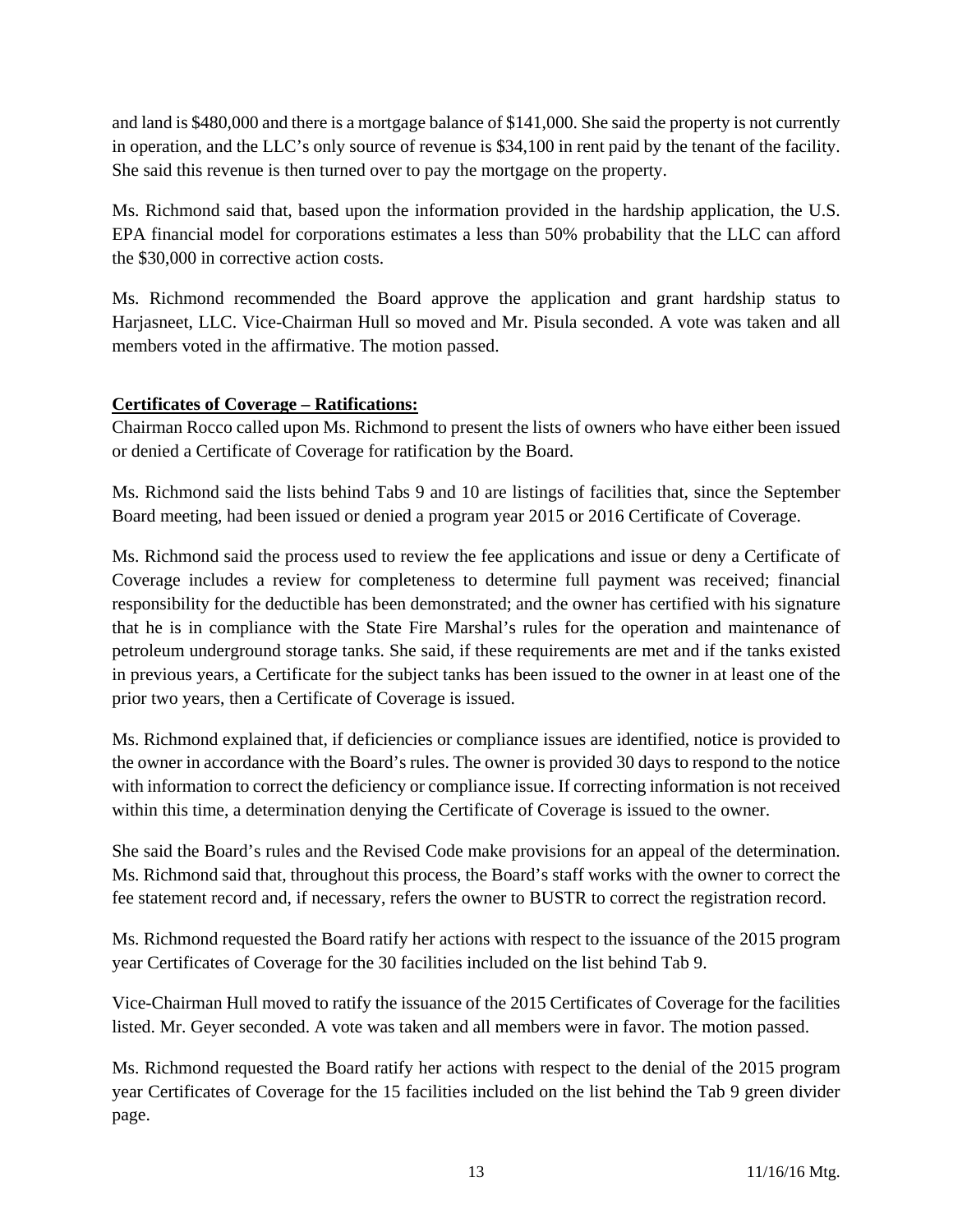Vice-Chairman Hull moved to ratify the denial of the 2015 Certificates of Coverage that were listed. Mr. Bryant seconded. A vote was taken and all members were in favor. The motion passed.

Ms. Richmond requested the Board ratify her actions with respect to the issuance of the 2016 program year Certificates of Coverage for the eight owners of 11 facilities included on the list behind Tab 10. Vice-Chairman Hull so moved and Mr. Bryant seconded. A vote was taken and all members were in favor. However, Mr. Hills pointed out that 290 facilities were listed and Chairman Rocco asked for a substitute amendment.

Ms. Richmond requested the Board ratify her actions with respect to the issuance of the 2016 program year Certificates of Coverage for the 152 owners of the 290 facilities included on the list behind Tab 10.

Vice-Chairman Hull moved to ratify the issuance of the 2016 Certificates of Coverage for the facilities listed. Mr. Hills seconded. A vote was taken and all members were in favor. The motion passed. Chairman Rocco clarified that the new motion replaced the original motion.

Ms. Richmond requested the Board ratify her actions with respect to the denial of the 2016 program year Certificates of Coverage for the 11 facilities included on the list behind the Tab 10 green divider page.

Vice-Chairman Hull moved to ratify the denial of the 2016 Certificates of Coverage that were listed. Mr. Bryant seconded. A vote was taken and all members were in favor. The motion passed.

#### **Executive Session:**

Chairman Rocco requested a motion to enter into executive session with counsel pursuant to Ohio Revised Code 121.22(G)(3) to discuss matters of pending or imminent court action. Vice-Chairman Hull so moved. Mr. Hills seconded. Chairman Rocco called for a roll call. The following members voted in the affirmative: Messrs. Bryant, Falconi, Geyer, Hills, Hull, Pisula, Stephenson and Rocco. There were no nays. The motion passed.

During the executive session Chairman Rocco requested to be recused from the executive session and the meeting was turned over to Vice-Chairman Hull.

#### *Reconvene Meeting*

The Board adjourned from executive session and reconvened the public meeting.

Vice-Chairman Hull made a motion to authorize the filing of a complaint in the matter currently pending against the Shell Oil Company when the appropriate documents are approved by the Executive Director, Vice-Chairman and Assistant Attorney General. Mr. Stephenson seconded. A vote was taken and all members were in favor. The motion passed.

# **Confirm Next Meeting and Adjourn:**

Chairman Rocco said that the next Board meeting will be held on Wednesday, January 18, 2017, at 10:00 a.m.